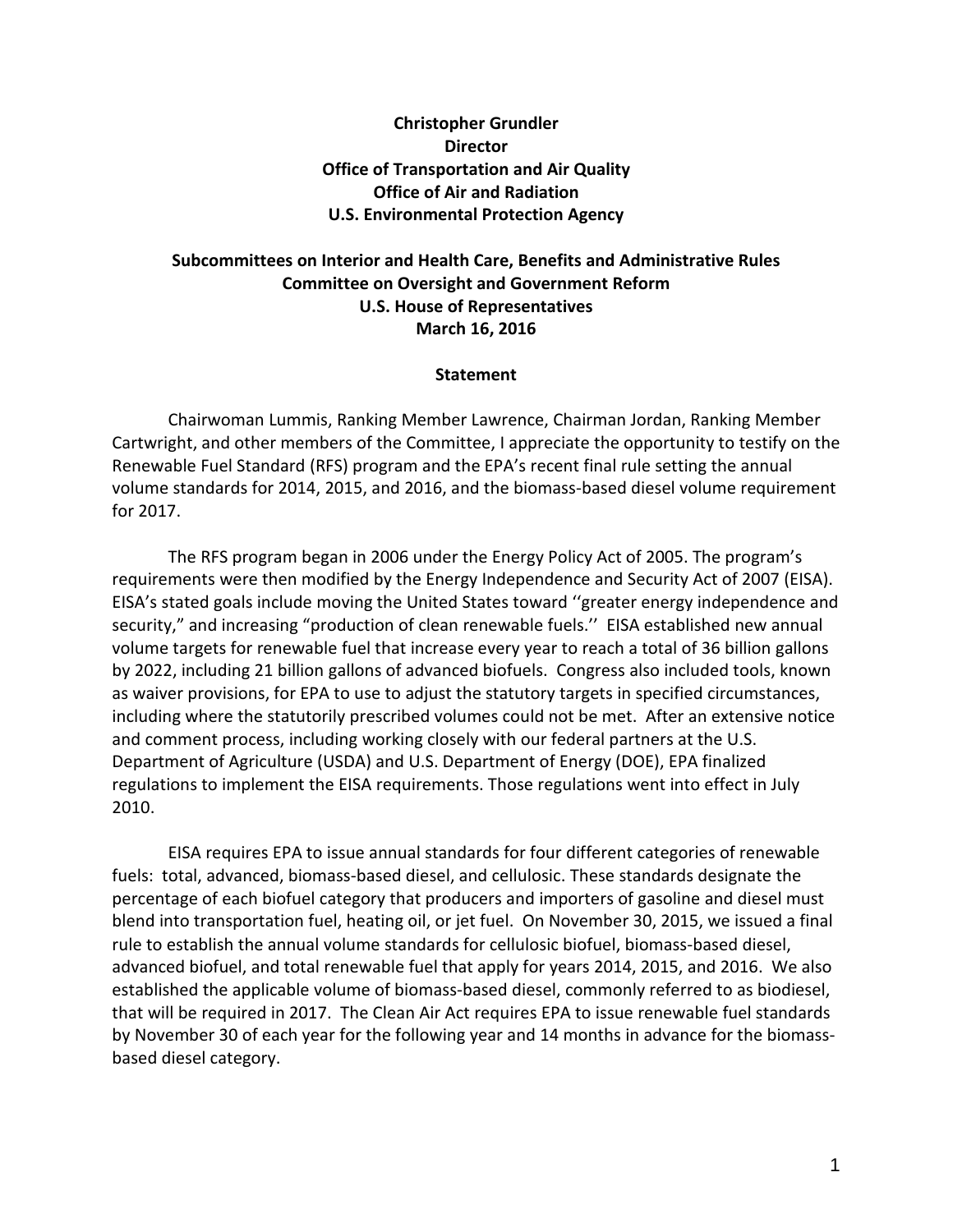Biofuel use over the past decade has increased significantly, especially for ethanol and biodiesel, and recently we have seen important developments in the production of advanced renewable fuels, including cellulosic biofuel production. This is encouraging, because cellulosic biofuels are the biofuels that have the lowest lifecycle GHG emissions. Most of the growth in EISA's renewable fuel targets for 2015 and beyond comes from these advanced cellulosic biofuels. We are committed to doing what we can to encourage and support production and blending of such fuels to maximize reductions in greenhouse gases.

With this final rule, EPA established volume requirements that will increase the amount of biofuel in the market beyond historic levels – consistent with Congressional intent. The final standards provide for ambitious yet achievable growth, and incentivize growth in advanced fuels that achieve substantial greenhouse gas (GHG) reductions compared to the transportation fuels they replace. The rule uses the law's waiver authorities to adjust the annual volume targets, but does so in a judicious way. As a result, the final standards, though lower than the statutory levels, still require substantial growth in renewable fuel use.

The final rule addresses three years' worth of standards, and sets the volume requirement for biomass-based diesel for a fourth year. For 2014 and 2015, we finalized standards at levels intended to reflect the actual amount of biofuel used domestically. For 2016 – and for 2017 for biomass-based diesel – the standards we have finalized through use of waiver authorities provide for significant increases over past levels. The final 2016 volumes for total and advanced renewable fuels reflect our consideration of two essential factors: first, that the market can respond to ambitious volume targets, and second, that there are limits today to the volumes that can be supplied to consumers.

Many of our stakeholders rightly want to know why some of the volume targets established in the statute cannot be reached. There are several reasons: slower than expected development of the cellulosic biofuel industry and the resulting shortfall in cellulosic biofuel supply, a decline in gasoline consumption rather than the growth projected in 2007, and constraints in supplying certain biofuels to consumers – ethanol at greater than 10 percent of gasoline, in particular. Our final rulemaking includes a discussion of this last constraint, known as the "E10 blend wall." If gasoline demand is flat or trends downward, increasing the amount of ethanol used in the fuel pool will require significantly greater use of fuels with higher ethanol content. Examples are blends of 15 percent ethanol in gasoline, or E15, and blends of up to 85 percent ethanol, or E85, which can be used in flexible fuel vehicles (FFVs). EPA has taken steps to enable the use of higher-level ethanol blends, including granting partial waivers for the use of E15 in certain light-duty cars and trucks beginning with model year 2001. USDA has also put resources into expanding ethanol fueling infrastructure. At the same time, EPA recognizes that there are real limitations in today's market to the increased use of these higher ethanol content fuels, including current near term limits on fueling infrastructure.

The standards we finalized for 2016 will continue to spur growth in renewable fuel use. Overall, this final rule requires that total renewable standards grow by more than 1.8 billion gallons from 2014 to 2016. That's 11 percent more biofuel than the market produced in 2014.